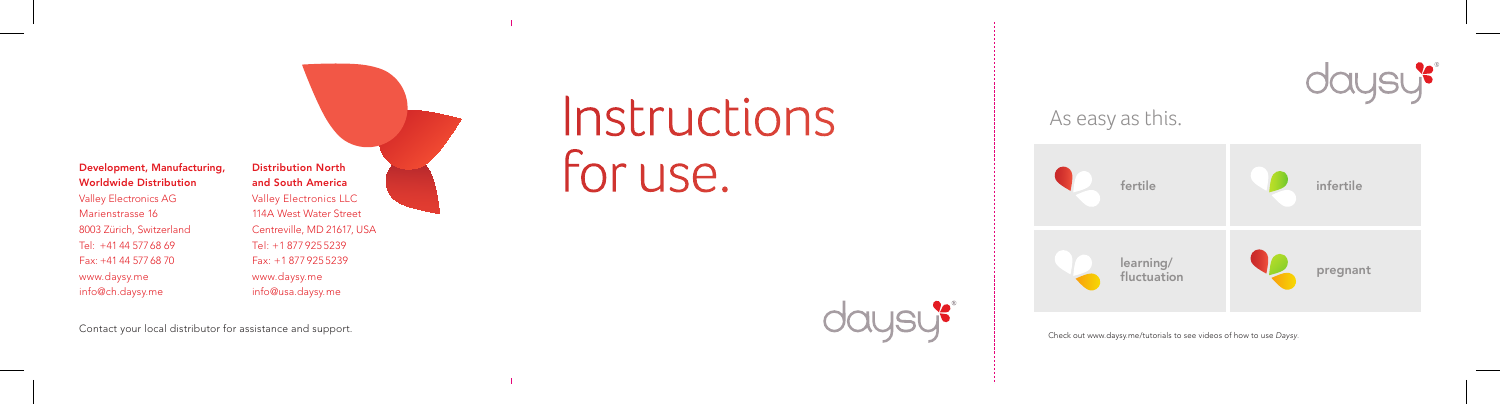

A blinking violet light means Daysy is expecting your period. To confirm, hold down the button for 2 seconds.



A solid violet light means you have confirmed your period for today. If you didn't mean to confirm it, you can hold down the button for 2 seconds to reverse this.



Rotating blue lights mean a measurement is taking place. Hold down the button for 2 seconds if you want to cancel.

# Daysy has an App.

daysyView allows you to view past and predicted data as well as cycle statistics to give you valuable insights to your menstrual cycle. You also have the option to share this information with your partner in a variety of ways.

© Valley Electronics AG, Zurich. All rights reserved, 2016-06-28. \*Daysy is a registered trademark of Valley Electronics AG.

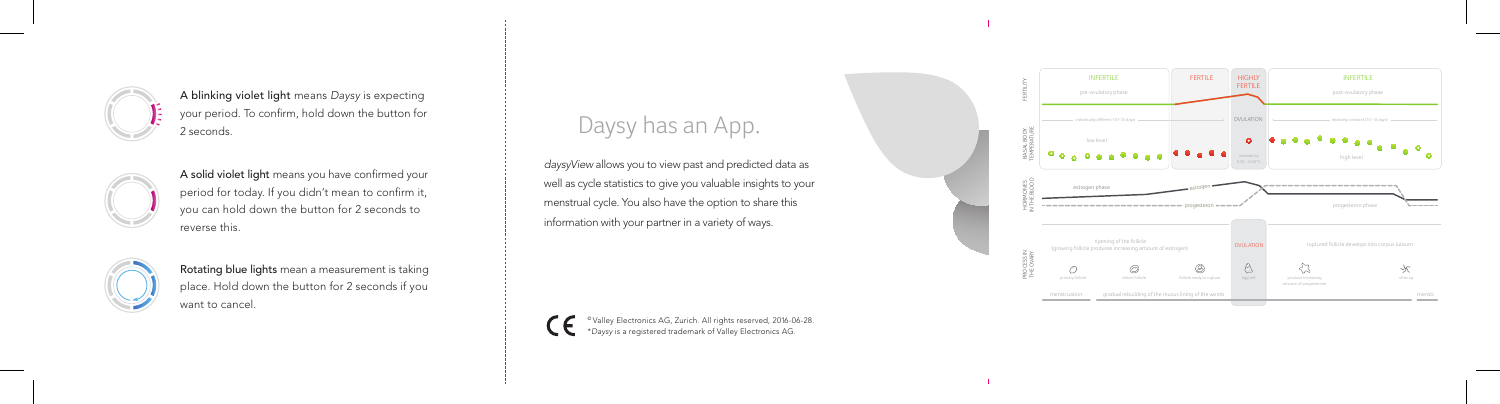Congratulations on the purchase of Daysy®<sup>®</sup>\* the latest fertility monitor on the market.

 Our experience over more than 30 years has enabled us to develop this sophisticated and reliable fertility monitor for each phase of life. No drugs, no intrusive devices, just a natural method of fertility planning with the assurance of the latest technology. Being in control with Daysy will change your life. If you have any questions, please feel free to call us, or use our extensive FAQ on daysy.me. You can also view instructional videos online at daysy.me/tutorials

We wish you all the best in health and happiness.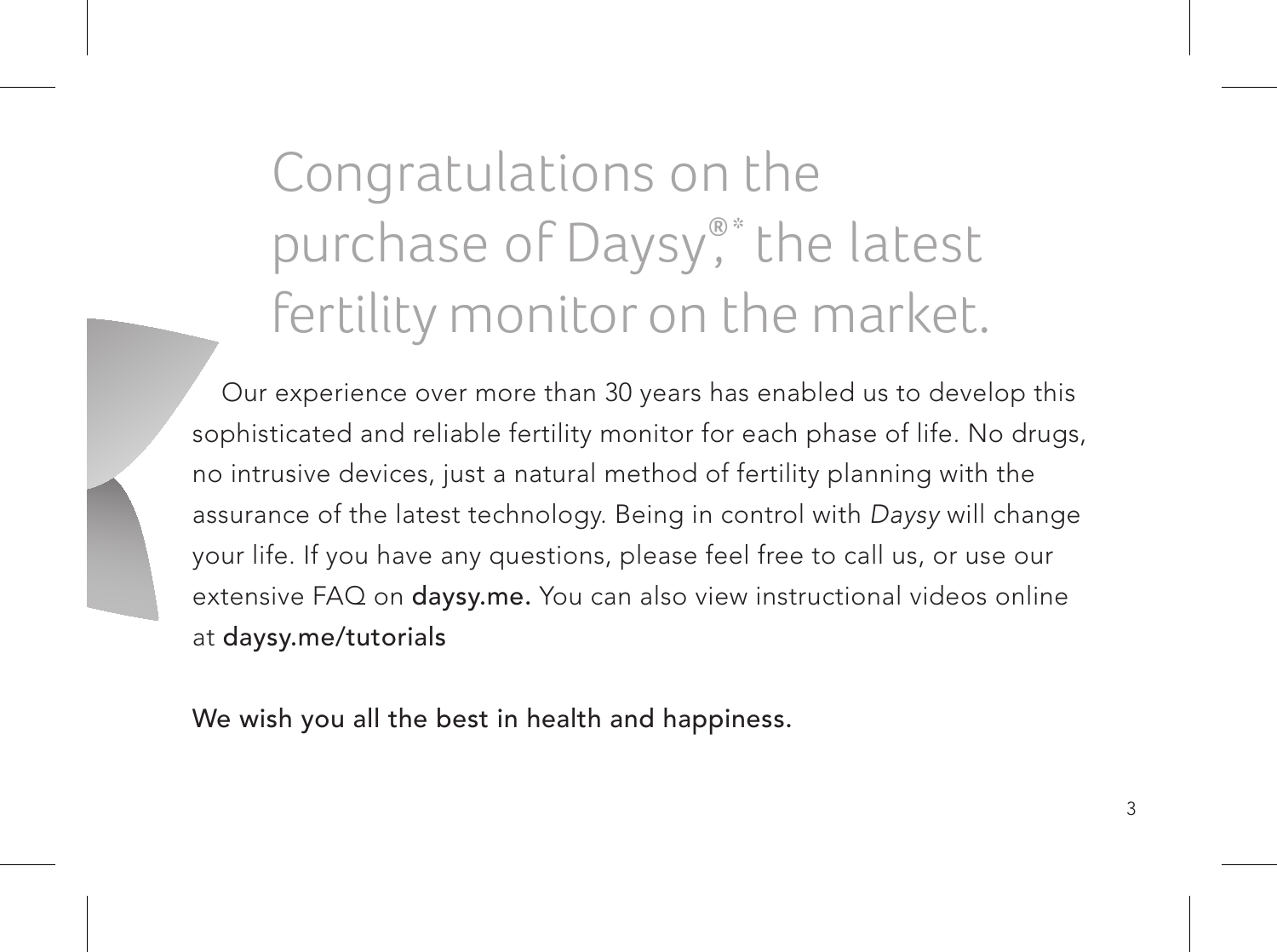### About Daysy.

Daysy is your personal fertility monitor. Simply place the sensor under your tongue each morning to record your temperature and then confirm the days you are menstruating. Daysy will help you track your menstrual cycle and determine when you are fertile and when you are not. Daysy also has an App. You can download the daysyView App from the App Store or our website daysy.me. This App gives you additional information about your cycle.

### *Daysy* is delivered with all necessary parts

- Coin Cell Battery (CR2032) – Sensor cap
- TRRS Audio Cable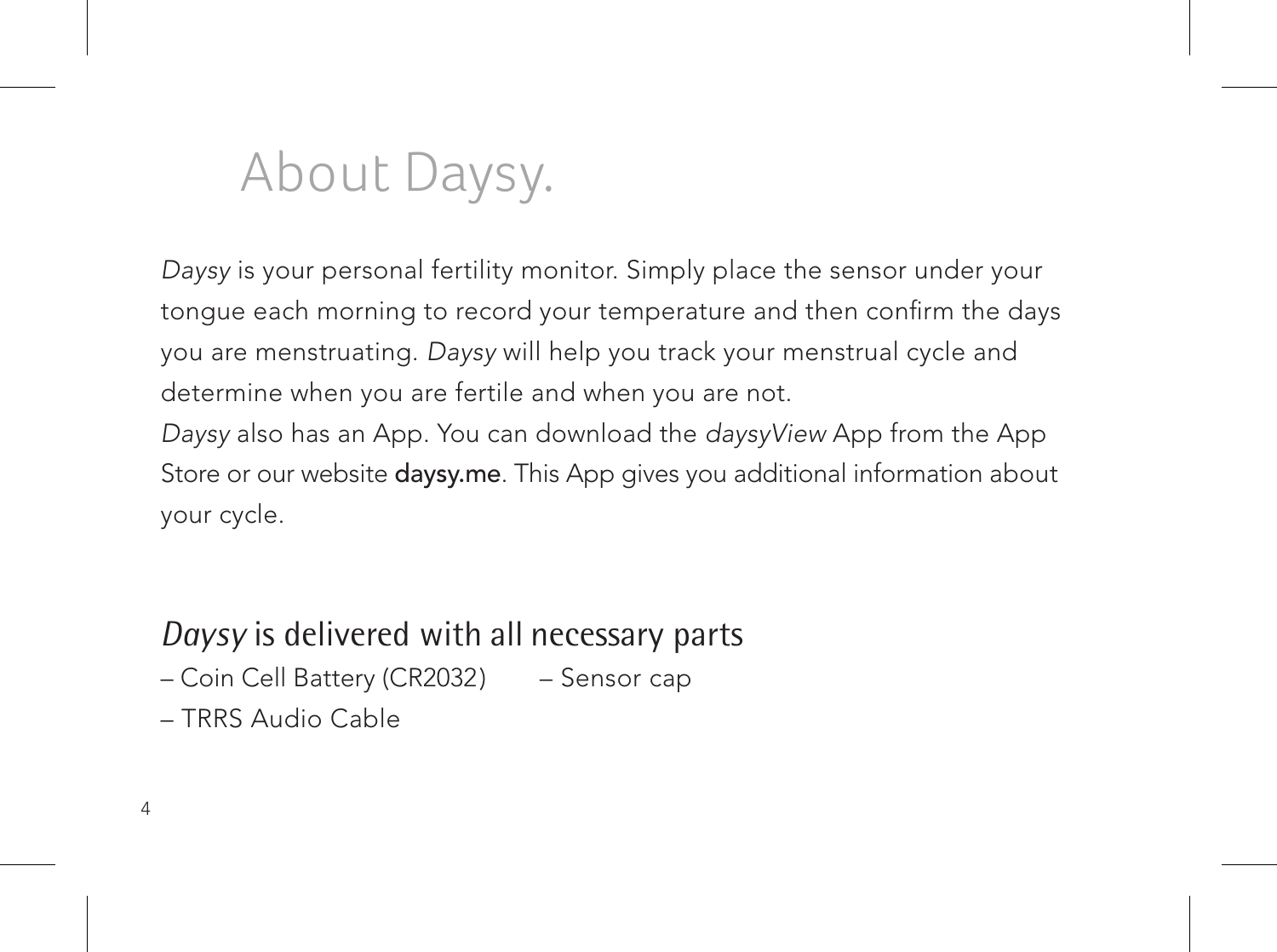### Precautions.

- Please read this manual before you start using Daysy. Additional information about Daysy can be found on daysy.me.
- Please stop taking hormonal contraceptives before starting with Daysy.
- Daysy does not provide protection against sexually transmitted diseases in any way.
- Daysy can only be used by women with menstrual cycles lasting between 19 – 40 days.
- You should not use Daysy while you are experiencing symptoms of menopause, or taking hormonal treatments.
- Daysy may be less effective in identifying fertile days if you experience irregular menstrual cycles.
- When changing Daysy's battery, be sure she is "OFF" before removing/ replacing her battery.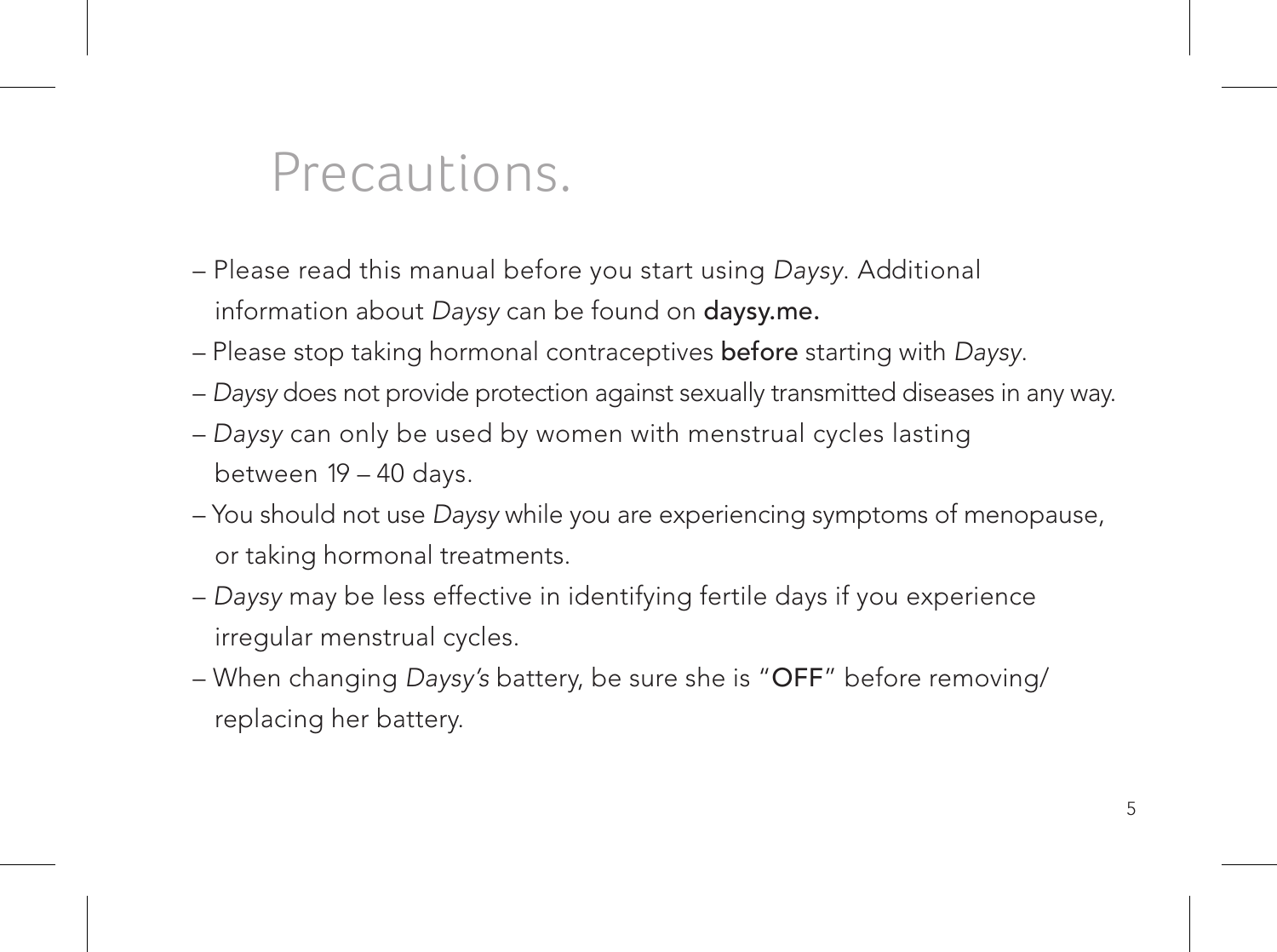### First things first: Power Daysy.

- 1. Place the battery into the battery compartment with the "+" sign facing you. Close the battery cover with a coin by rotating the cover clockwise until it locks in place.
- 2. Daysy will start a self-test clearly visible by the flashing lights.
- 3. Daysy does not have an OFF button. Daysy turns off automatically after 30 seconds.
- 4. You can switch Daysy ON by pressing her activation button.

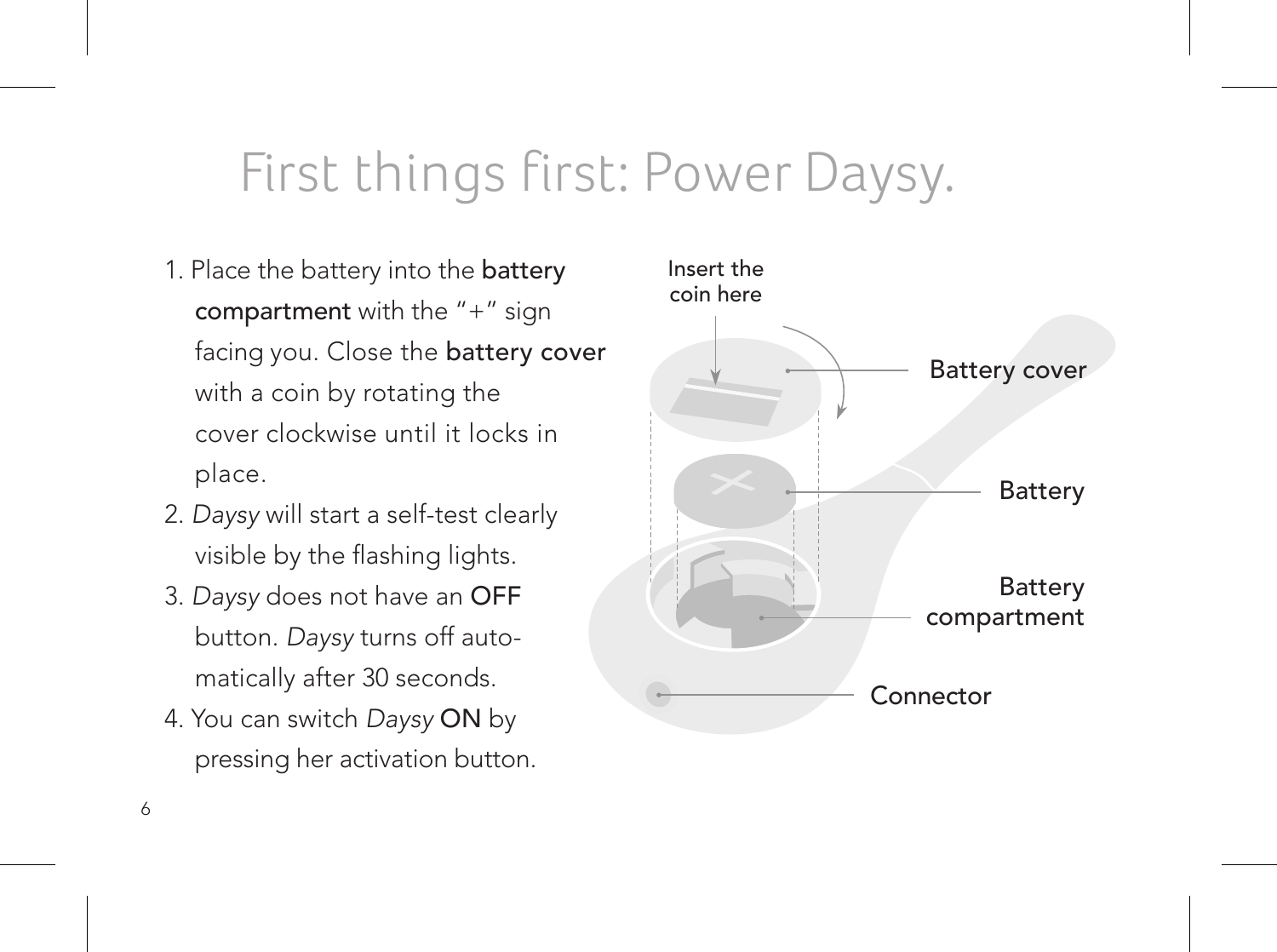### Indicators and their meaning.\*



7 \*Cover page shows the different fertility indicators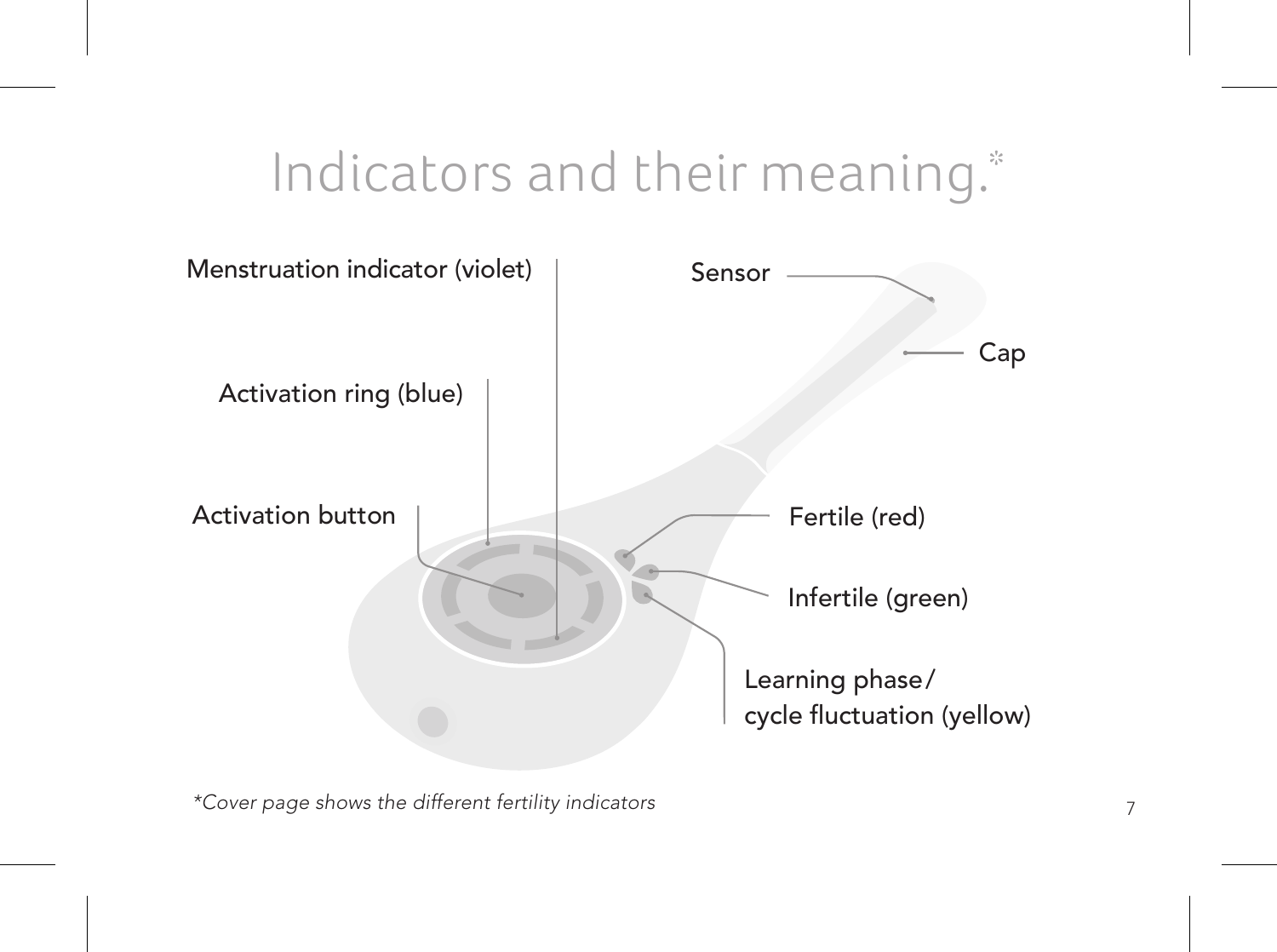### How to Use.

- 1. Every morning before you get out of bed, pick up Daysy and press the activation button. The activation ring will light up quickly, and your predicted fertility status will be displayed.
- 2. Press the button once more, and the lights of the activation ring will start rotating clockwise.
- 3. Place the sensor tip under your tongue, as far back as possible, and close your lips around the neck of Daysy.
- 4. Wait until you hear 2 beeps.\*
- 5. Daysy now shows today's fertility status. To review your fertility status later in the day, simply press the activation button, and your status will display.

\*If Daysy did not successfully take your temperature you will hear a grumble buzz. If this happens please try again. Measurements normally take around 60s.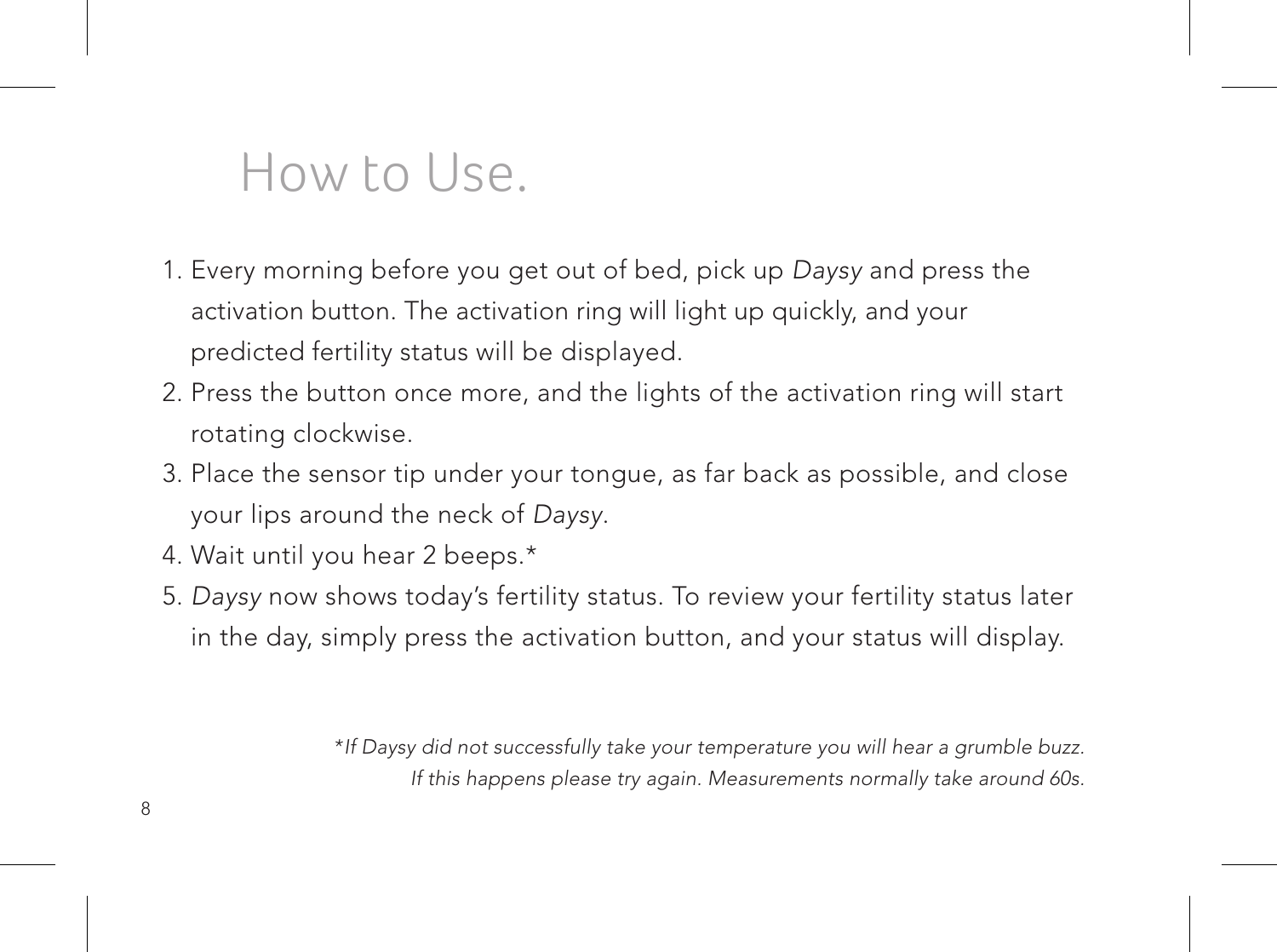### Inputting menstruation.

After the temperature reading, the violet light may be blinking. This means that Daysy expects menstruation to start soon.

- If you are menstruating, press and hold the activation button until the violet light remains illuminated and you hear a beep.
- If you are not menstruating, don't do anything, the light remains blinking.
- Enter menstruation for each day. Menstruation must be entered for at least 3 consecutive days.
- If you are menstruating and Daysy does not ask you for menstruation, input menstruation by pressing and holding down the activation button until the violet light is illuminated. This confirms menstruation.

Note: After the pill or other hormone-based contraceptives: The first bleeding after stopping hormonal contraceptives is not a menstruation, but a pill-conditioned withdrawal bleeding. Do not enter menstruation for this bleeding.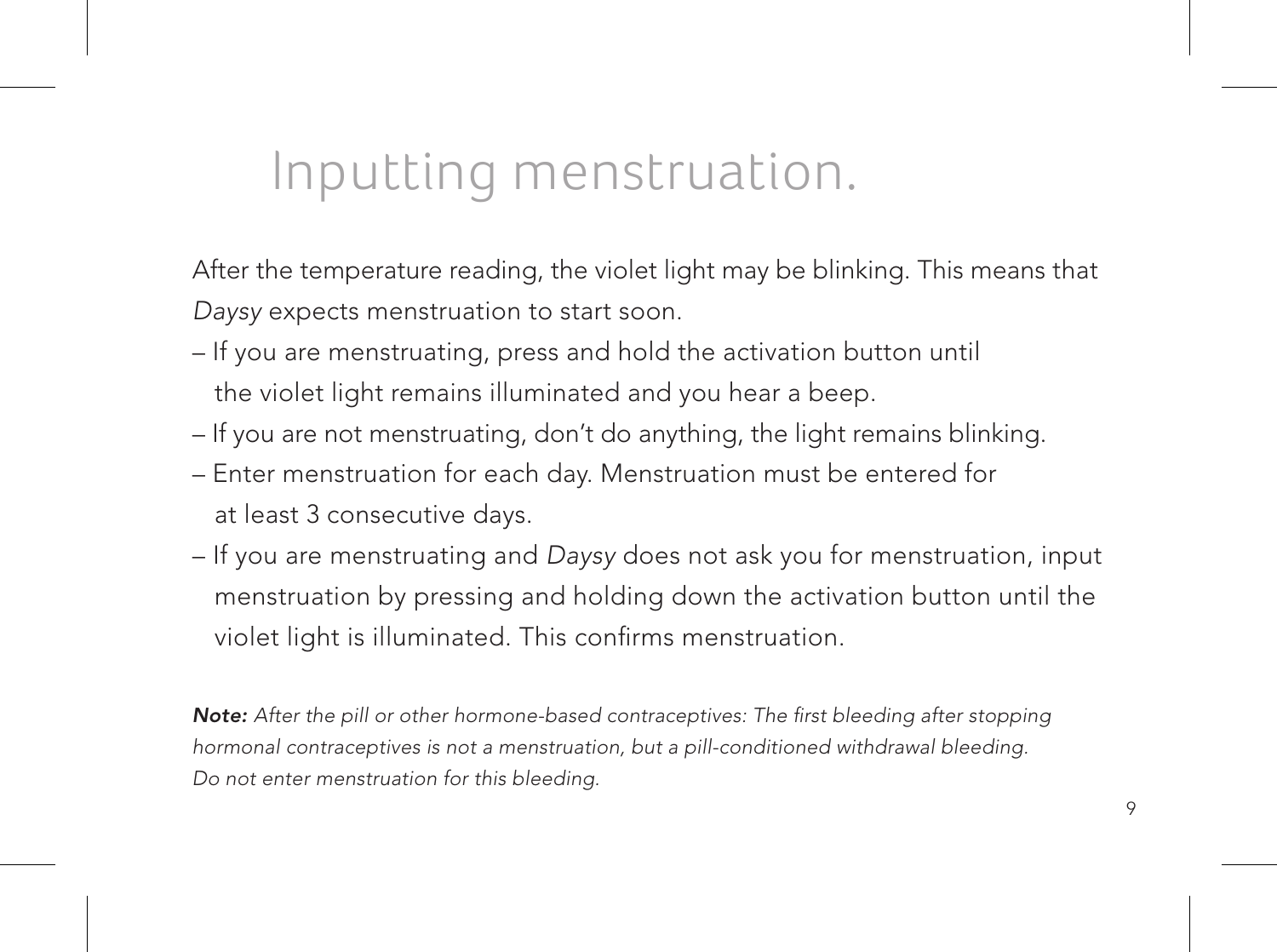### Important.

- Be sure to measure first thing in the morning. This means measure before getting out of bed. If you get out of bed and then remember, it is better to skip the measurement for that day.
- Be sure to input when you have your period.
- The more regularly you measure, the better Daysy can track your cycle.
- In the beginning, you will see a lot of yellow and red because Daysy requires about 3 cycles to pinpoint your individual fertile window. We know this can be frustrating, but please be patient. Once Daysy knows your cycle, you will see the benefit.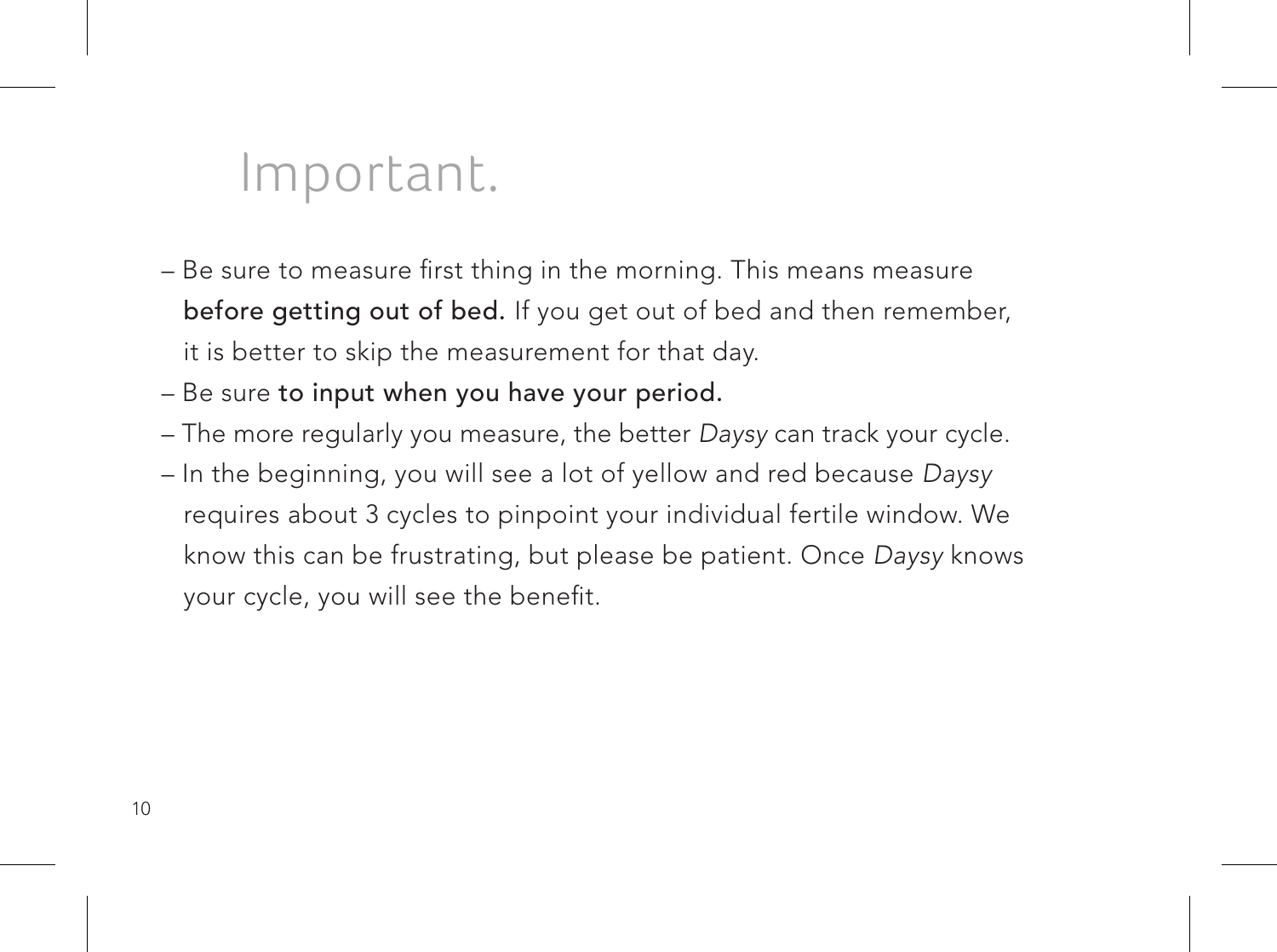# Cleaning Daysy.

Clean Daysy with a damp cloth when needed. Avoid using too much water, as Daysy is not waterproof. Alcohol and soap can be used in small amounts if necessary.

### Battery.

The battery lasts approximately 2 years. If the battery is nearly empty, Daysy's activation ring will blink frantically. If you change the battery within a day or two, your fertility calculations will not be affected. If the battery depletes completely, Daysy will have to relearn where you are in your current cycle.

Note: When changing Daysy's battery, be sure she is "OFF" before removing/replacing her battery.

11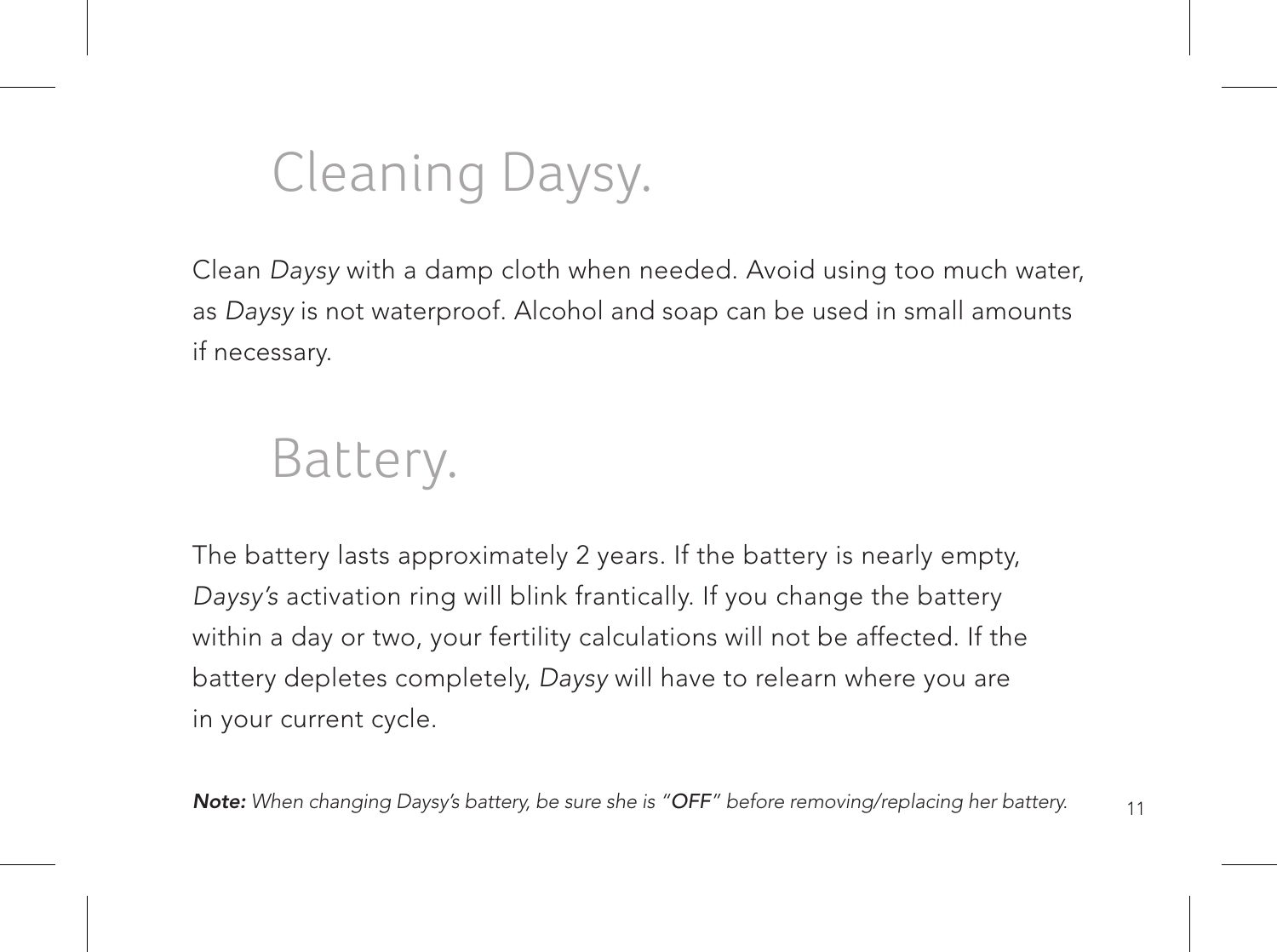### Problems and troubleshooting.

### *Daysy* learning phase – gives many yellow days.

- Daysy needs to get to know your cycle. The more regularly you measure, the faster Daysy knows your individual cycle. The first 2 – 3 cycles, Daysy will be cautious and give you many days of yellow and red. To speed up this process, measure every morning. If you miss lots of measurements, Daysy will show you yellow more often.
- Daysy will also show yellow when your cycle is fluctuating. Ovulation and menstruation can vary from cycle to cycle, so Daysy will display this with the yellow indicator.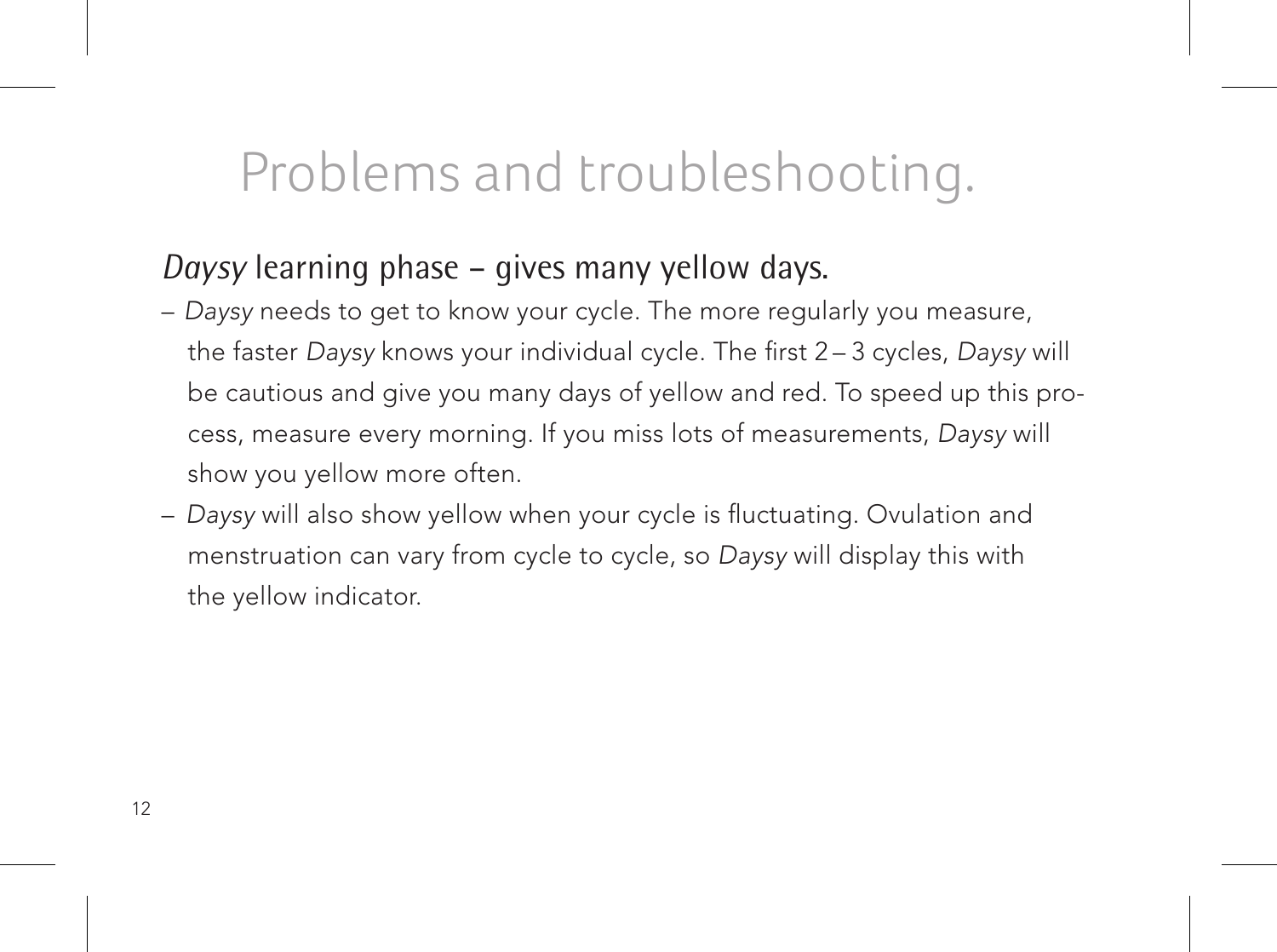The device does not do anything when the button is pressed. Replace the battery. CR2032, available everywhere batteries are sold.

### The ring blinks frantically.

Replace the battery as soon as possible. Before removing the battery, be sure that Daysy is off by checking that her lights are not illuminated.

#### *Daysy* does not start measuring, but grumble buzzes instead.

Remove the cable before measuring. If the cable is not inserted, turn Daysy on and then insert and remove the cable several times. Daysy should now allow a reading.

For further questions of use, please visit our website's extensive FAQ section at daysy.me or contact our hotline.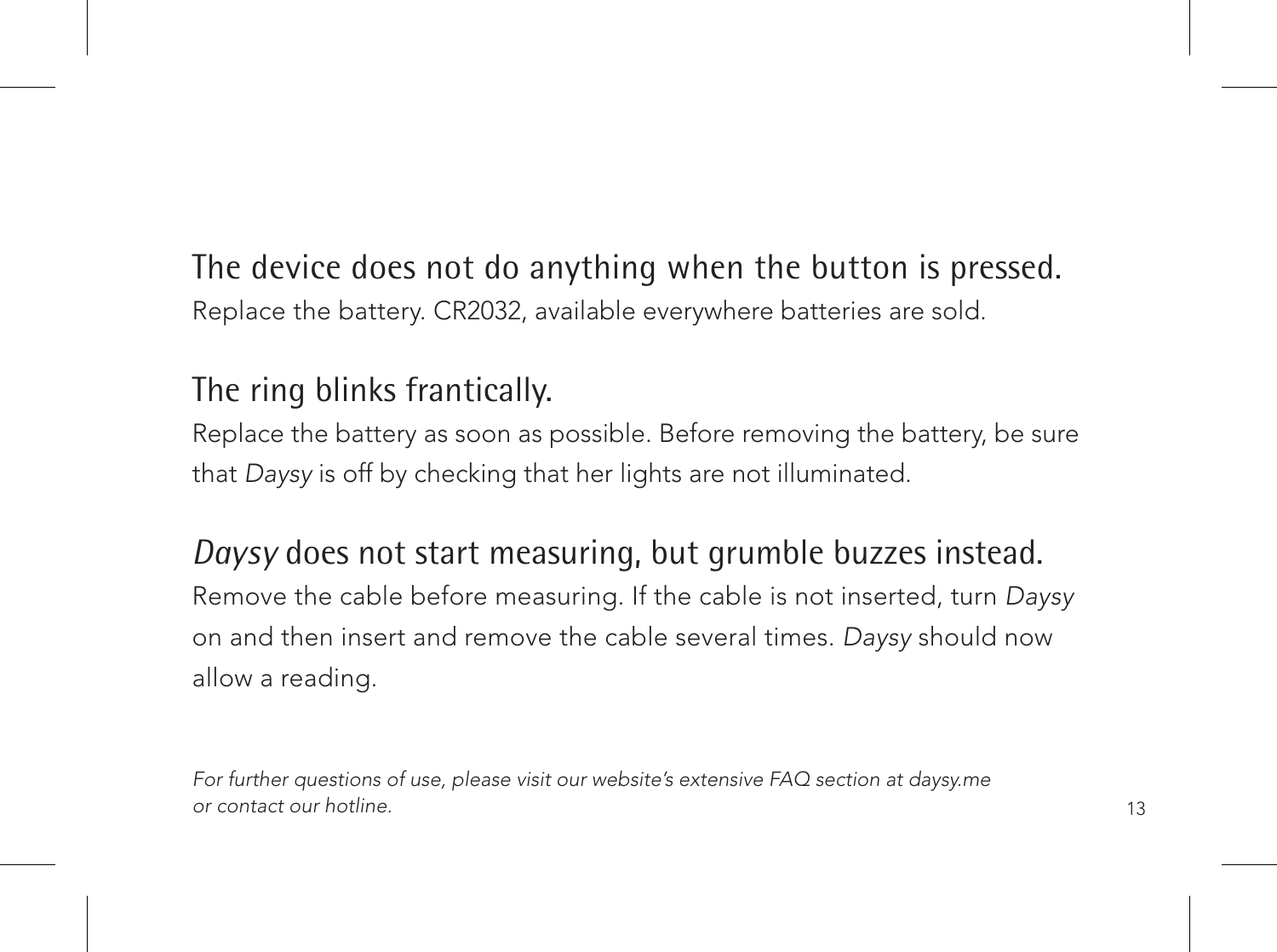### *Daysy* ends the measurement with a grumble buzz instead of beep-beep.

The measurement timed out and was not successful. Use these tips and retake your temperature:

- Put the tip of Daysy all the way under your tongue. The tip must be nicely surrounded by body tissue to get a good measurement.
- Close your mouth while measuring.
- After starting a measurement, do not take Daysy out of your mouth until you hear a beep-beep.
- If you have a fever, Daysy may not accept the temperature.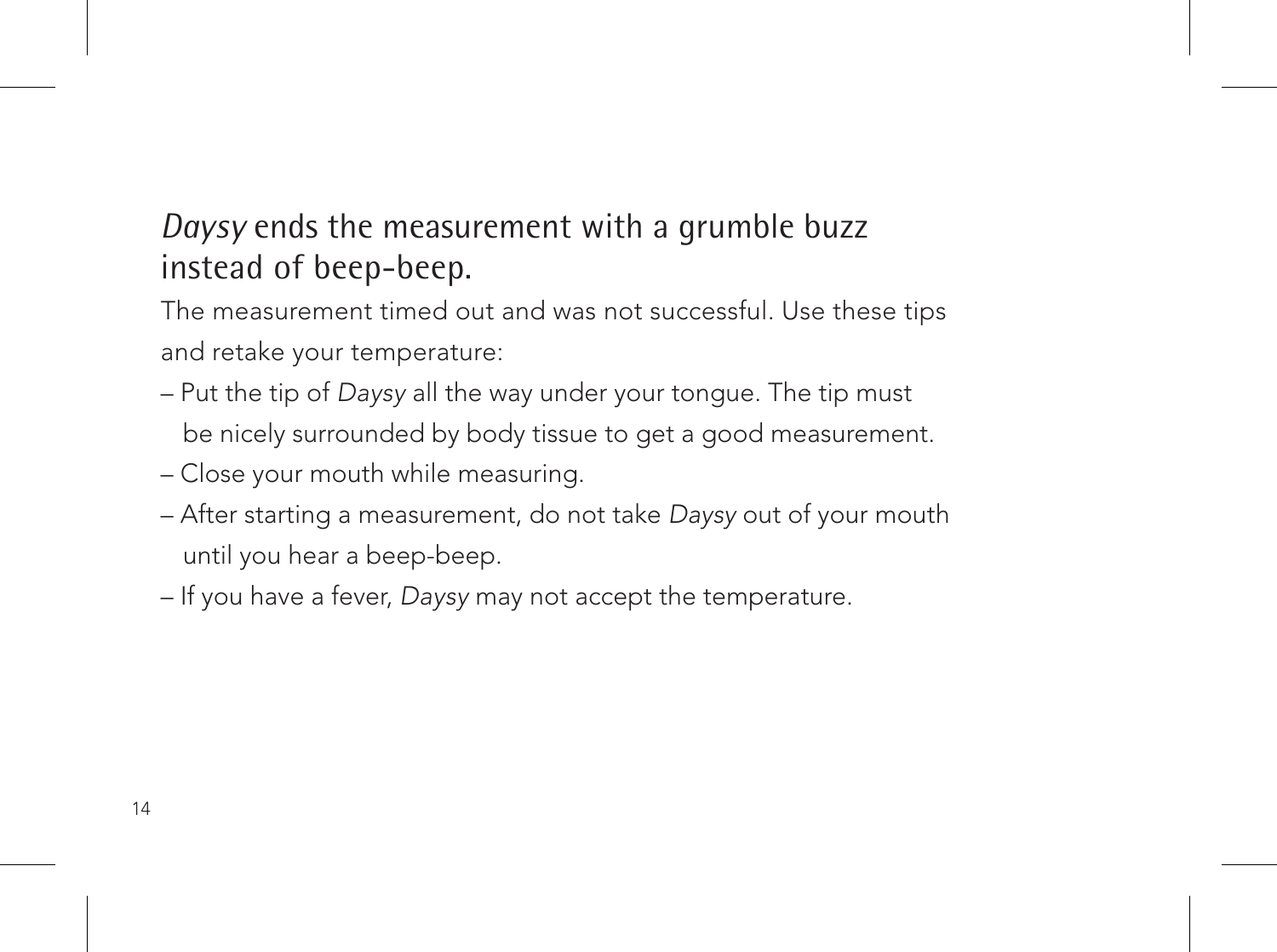After I have pressed the button, or after inserting the battery, *Daysy* shows the red indicator and the ring is blinking frantically. Something is wrong with Daysy. Please contact our customer care department.

I am not going to use *Daysy* in the coming months. What do I need to do? If you plan not to use Daysy for an extended period of time, clean her, remove the battery and store Daysy in a dry place. Your data will not be lost.

### How does *Daysy* speak to me?

- Beep-Beep: Daysy is happy with the result, measurement was a success.
- Brrrrrrp (grumble buzz): Daysy is not happy. Measurement went wrong or there is a problem during the self-test.
- Beep: Any button pressed is confirmed with a short beep.

For further questions of use, please visit our website's extensive FAQ section at daysy.me or contact our hotline.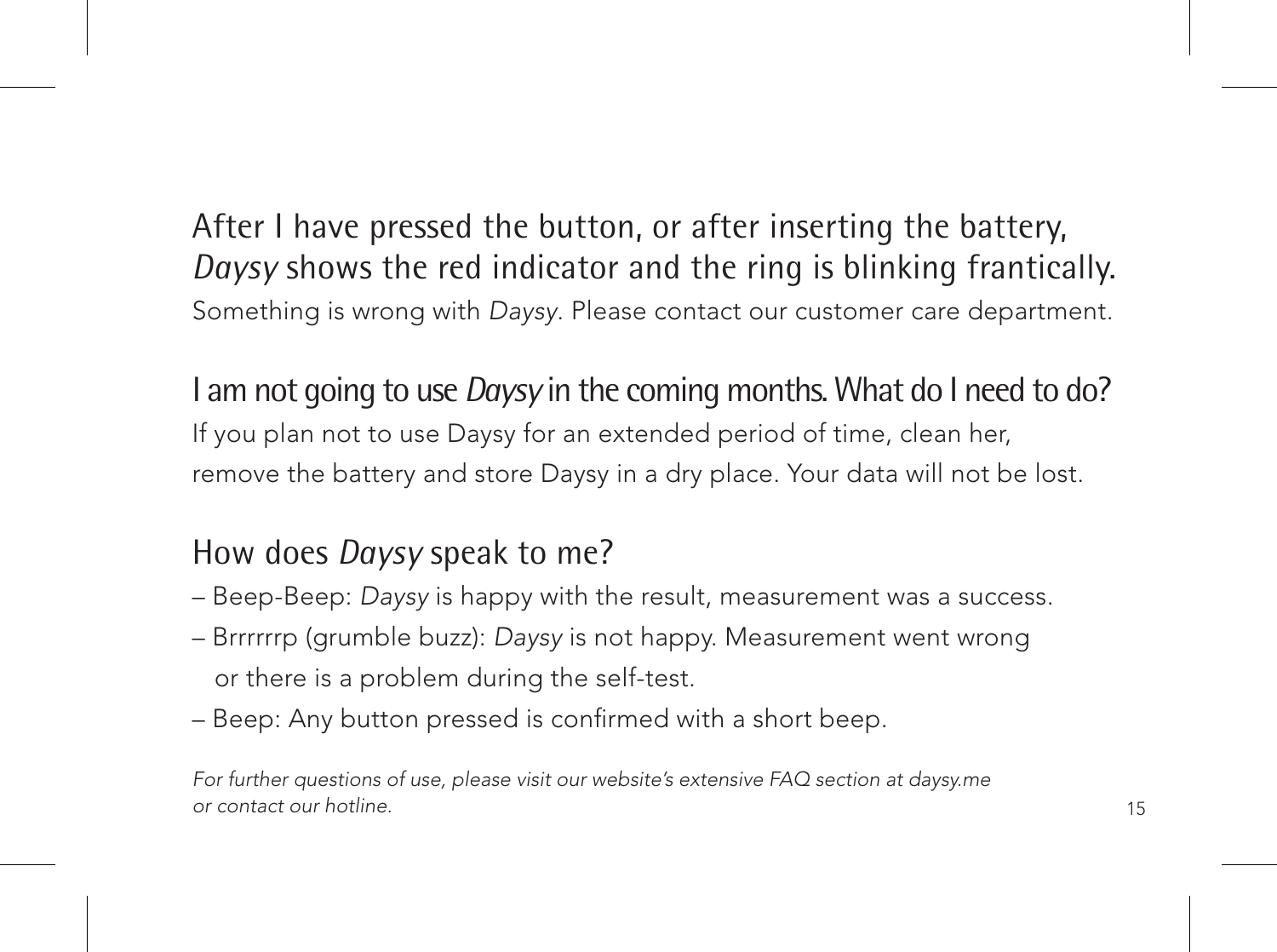### Technical data.

Intended use: Daysy is intended for measuring and recording basal body temperature (BBT) as an aid in ovulation prediction to facilitate conception (not to be used for contraception). daysyView is a software accessory for Daysy intended for displaying the fertility status processed, stored, and calculated by Daysy.

Significant performance characteristics: Measurement of basal body temperature, estimation of fertility status, display of fertility status.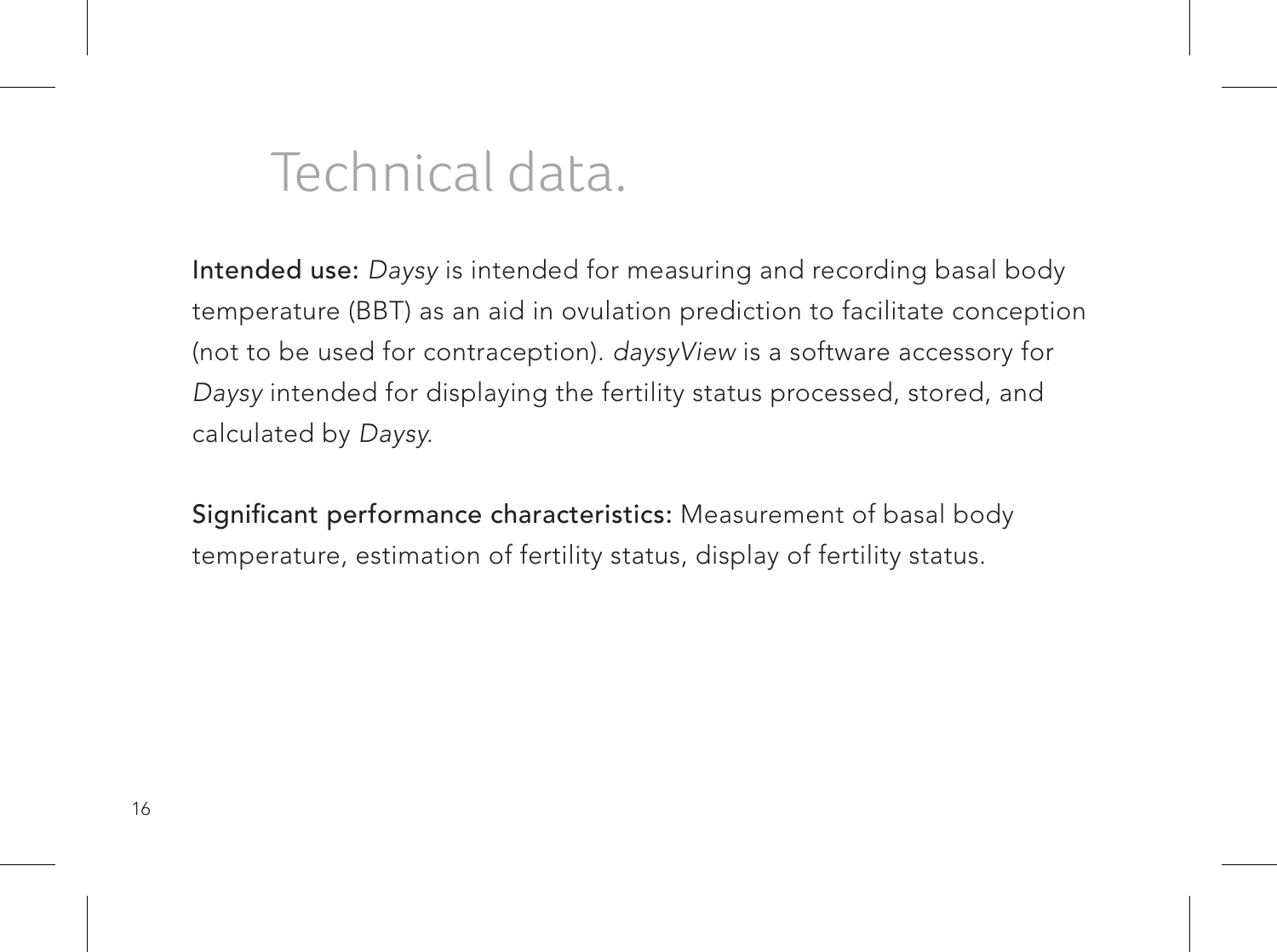### Indications /Contraindications.

Indications: Daysy fertility monitor can be used by women with regular menstrual cycles with a length between 19 and 40 days.

#### Contraindication:

- You have a medical condition that makes becoming pregnant dangerous - such as poorly controlled high blood pressure or heart disease.
- There could potentially be a health risk to the baby if you got pregnant, for example if you are dependent on drugs or alcohol, or taking medications known to cause birth defects.
- You are experiencing symptoms of menopause, or taking hormonal treatments and/or birth control hormones.
- You are having irregular periods so predicting your fertile time may be hard or impossible.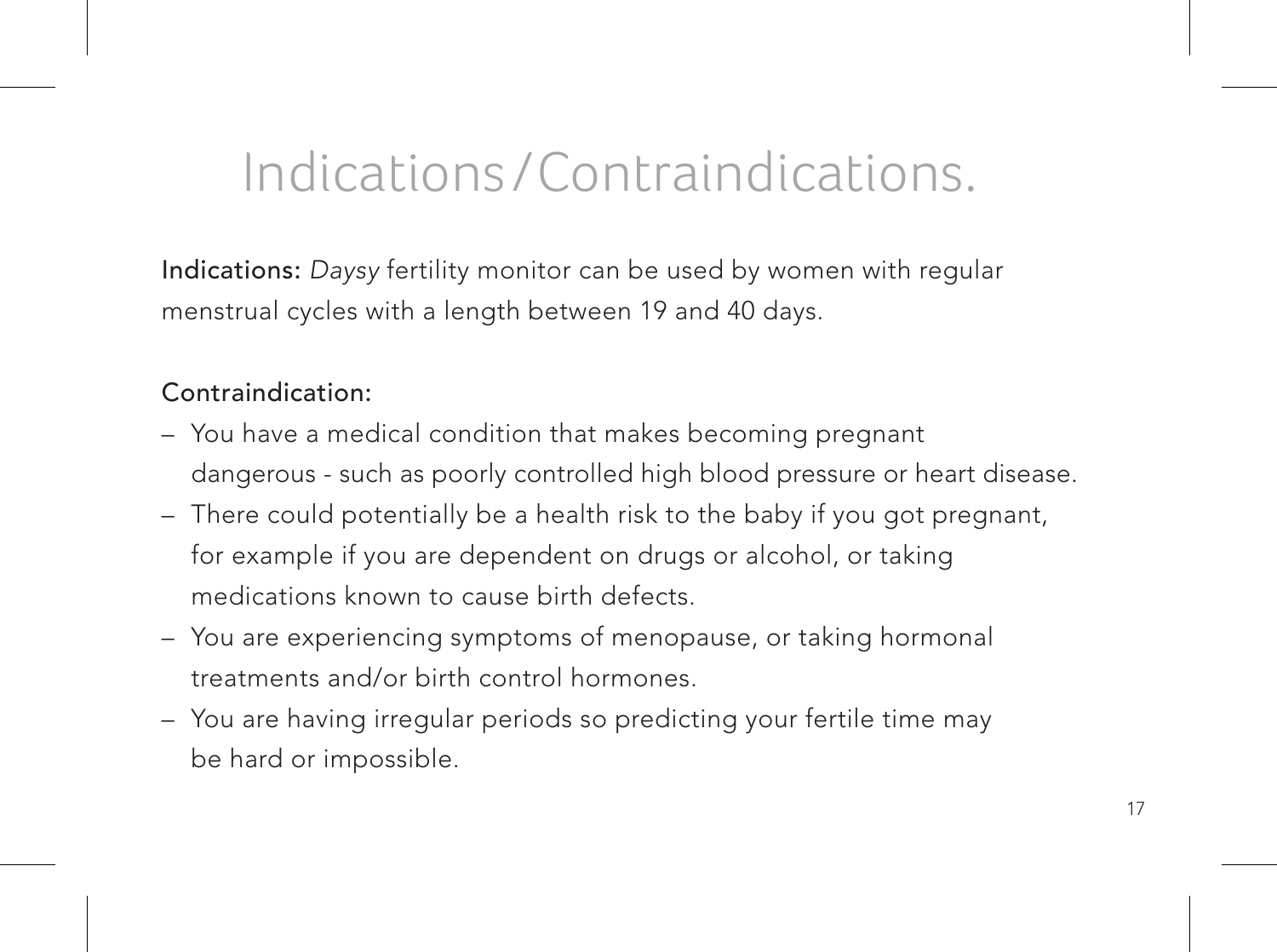### Warnings.

– Do not read today's fertility status in the App.

#### The most accurate reading is always on Daysy.

- Do not measure while the cable is connected.
- Do not connect to anything but a smartphone or tablet.
- Do not connect to a smartphone or tablet while it is connected to anything else.
- Do not use when the housing is broken.
- Do not chew on the sensor.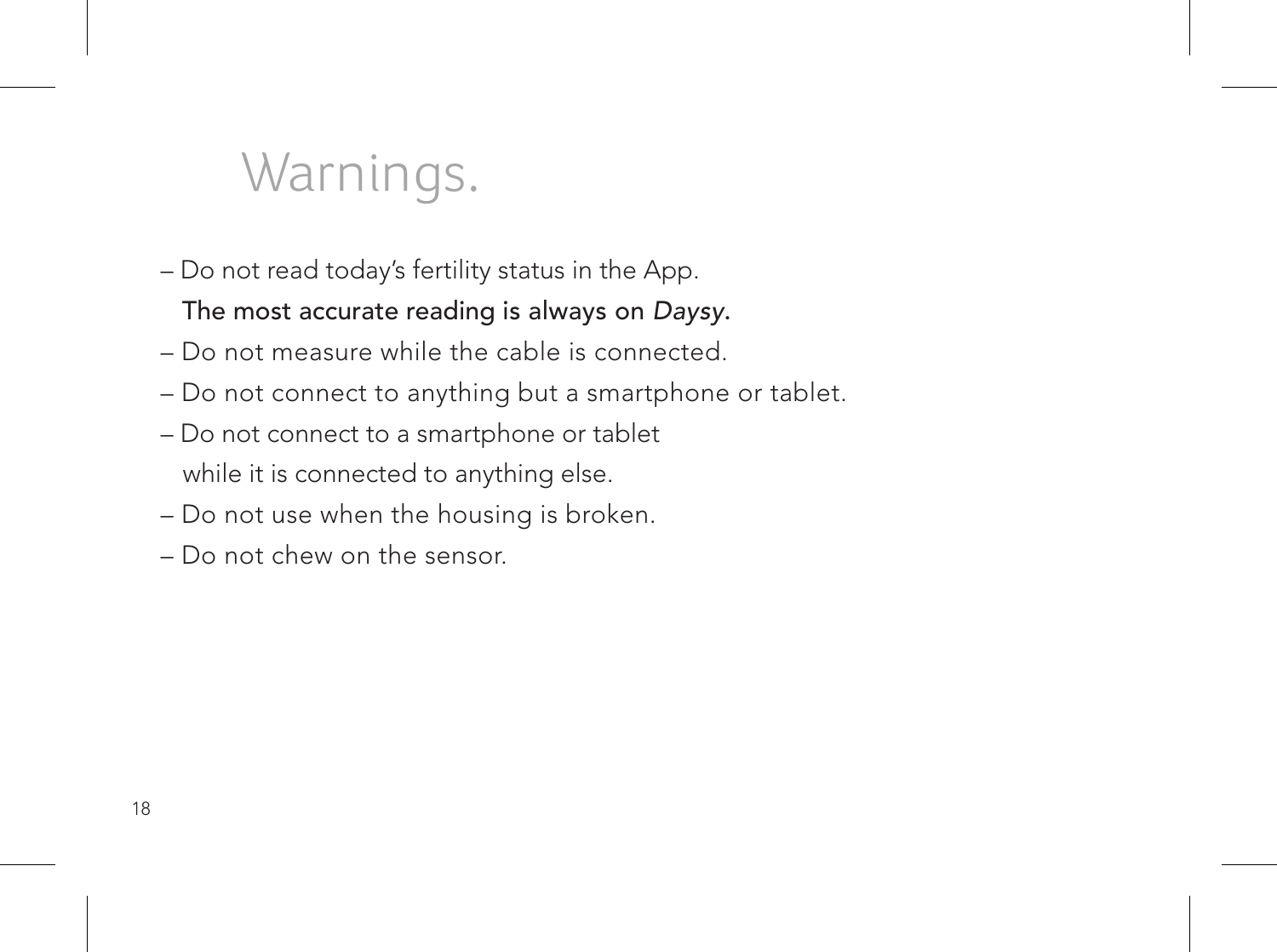- Do not bite/swallow housing or parts of it.
- Do not use with irregular menstrual cycles.
- Do not open the housing.
- Do not modify this device.
- Do not expose to high temperatures (i.e. boiling water)
- Do not expose to direct sunlight for extended periods of time.
- Measure only in your mouth.
- Do not over-insert the sensor into your mouth.
- Daysy is not contraception. Daysy indicates your fertile days. To avoid pregnancy, use a barrier method or abstain from intercourse during these days.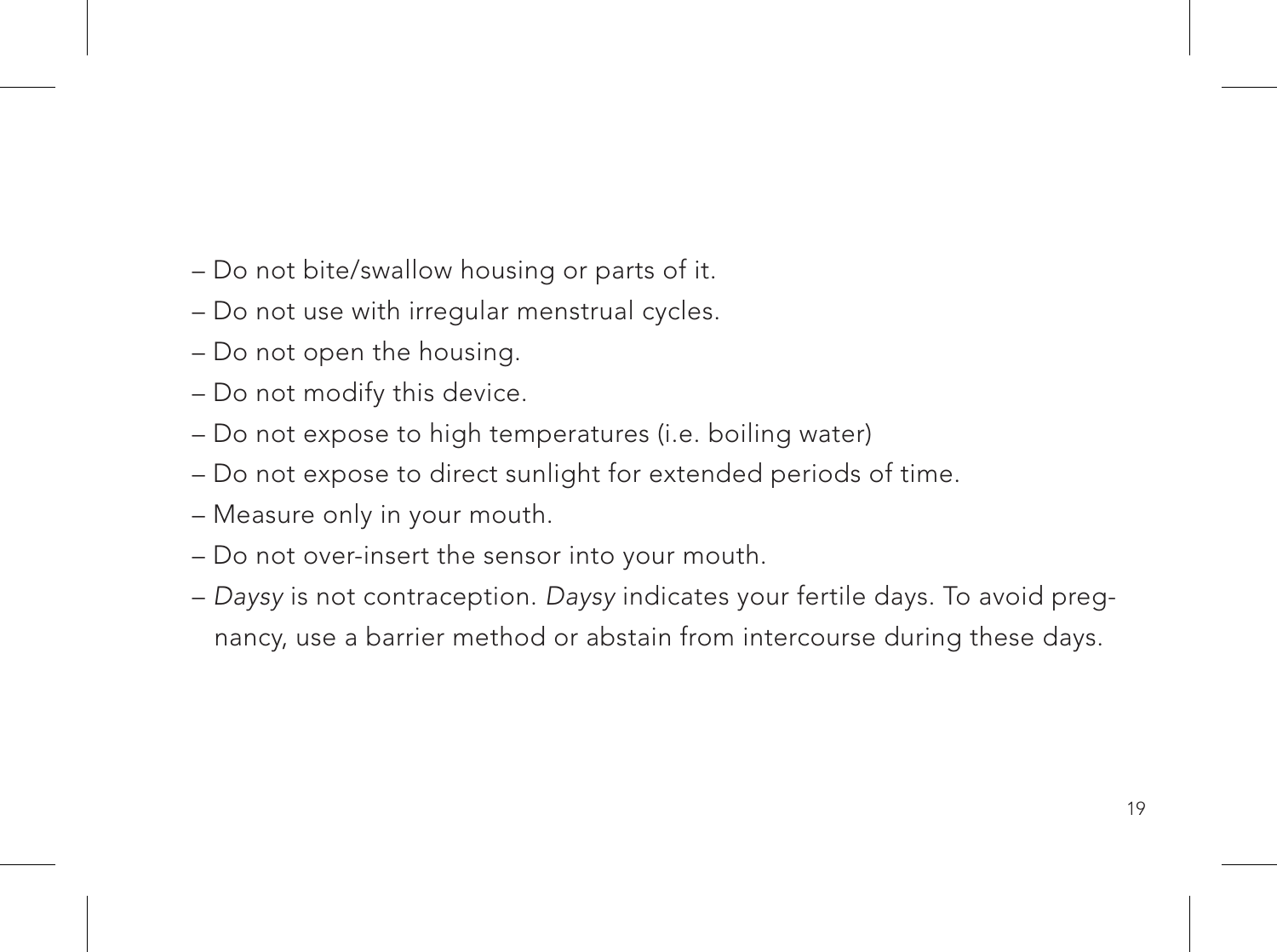# Information on electromagnetic compatibility.

Medical electrical equipment needs special precautions regarding EMC for installation and use according to the EMC information provided in this user manual. Wireless communication equipment such as wireless home network devices, mobile phones, cordless telephones and their base stations or walkie-talkies can affect this equipment and should be kept at least a distance of 3.3 m away from the equipment.

Note: As indicated in Table 6 of IEC 60601-1-2:2007 for ME EQUIPMENT, a typical cell phone with a maximum output power of 2W yields  $d=3.3$  m at an IMMUNITY LEVEL of  $3$  V/m.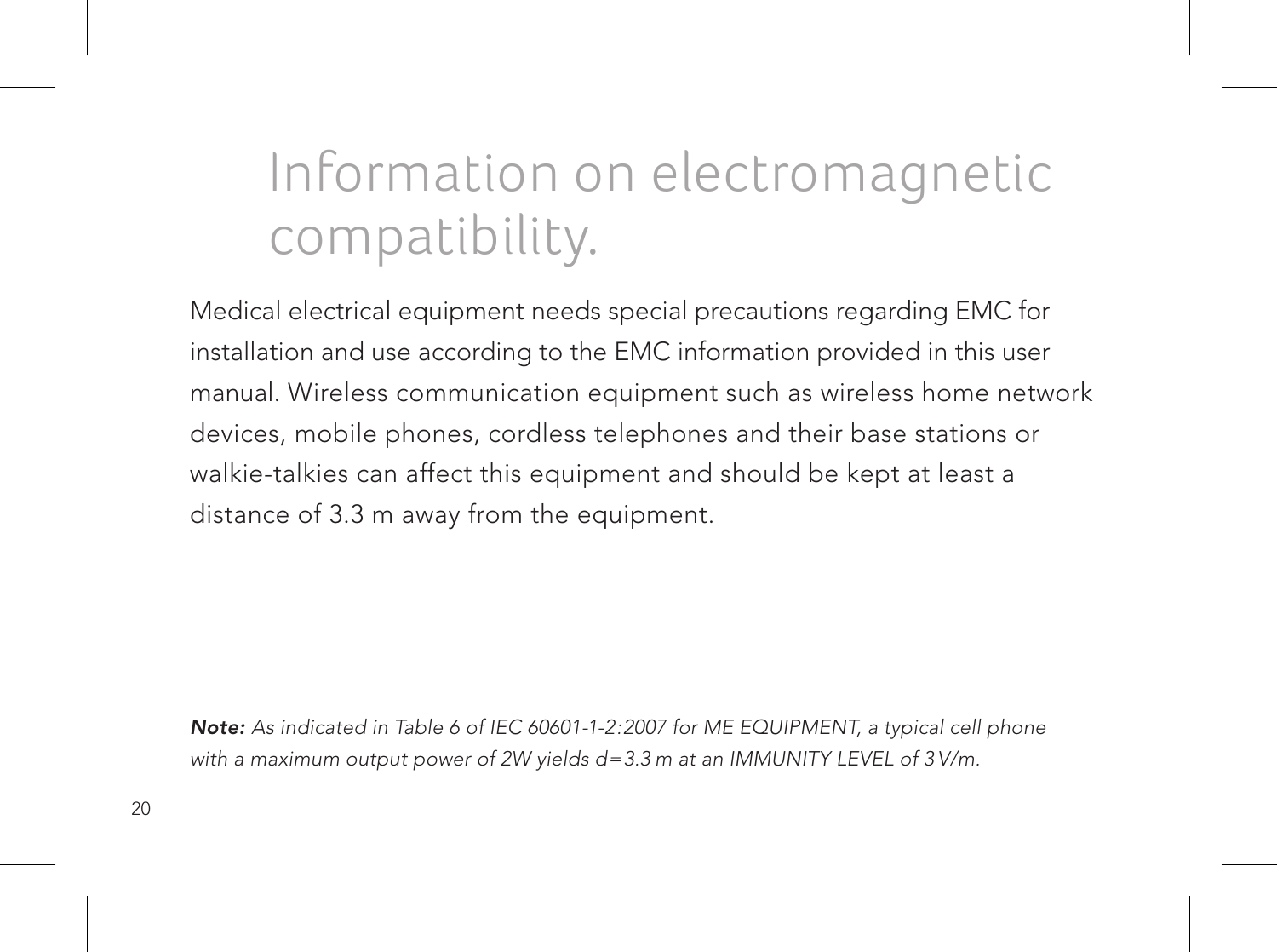Intended user profile: Users are expected to be 15 years or older with 9+ years of public school, capable of reading and understanding this document.

Weight of device: 42 g, Battery type: CR2032

### Device label.



The label to the left is a larger version of that included on the back of Daysy for better readability.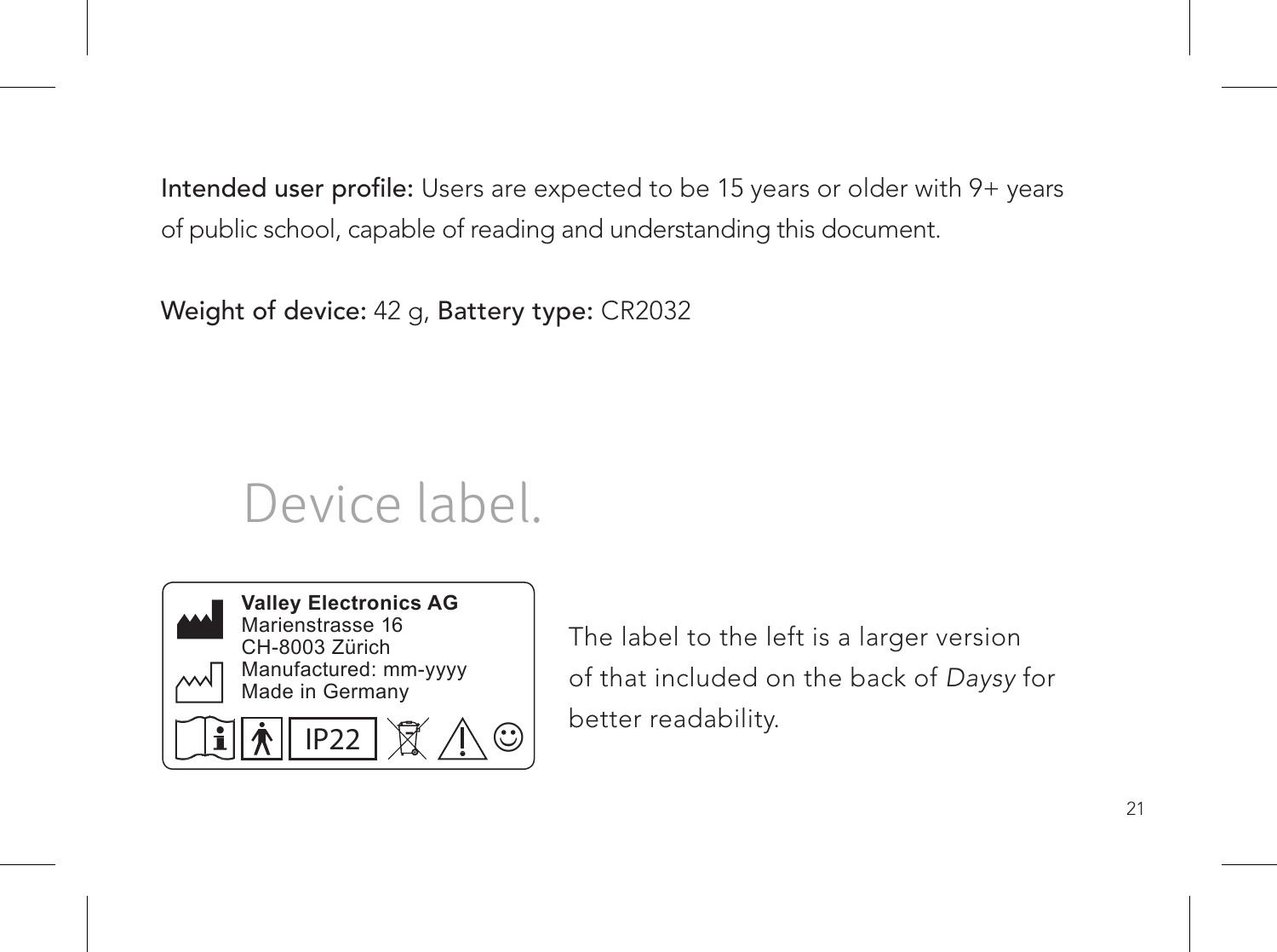### General information.



#### Manufacturer



Date of Manufacture



Consult Instructions for Use



CE Mark  $\epsilon$ 



 $\sqrt{25}$ 

0%

- Applied Part Type BF 15%
- Daysy's Smiley: The Smiley much as we have enjoyed means that we hope you are enjoying using our product as designing it for you.

93%

recycled in a manner that protects human health. WEEE: According to local laws and regulations, your product and/or its battery shall be disposed of separately from household waste. When this product reaches its end of life, take it to a collection point designated by local authorities. The separate collection and recycling of your product and/ or its battery at the time of disposal will help conserve natural resources and ensure that it is



#### Lot Number

IP22

15° from its normal position. dripping water shall have no harmful effect Ingress Protection Rating: Protected against > 12.5mm objects. Vertically when the enclosure is tilted at an angle up to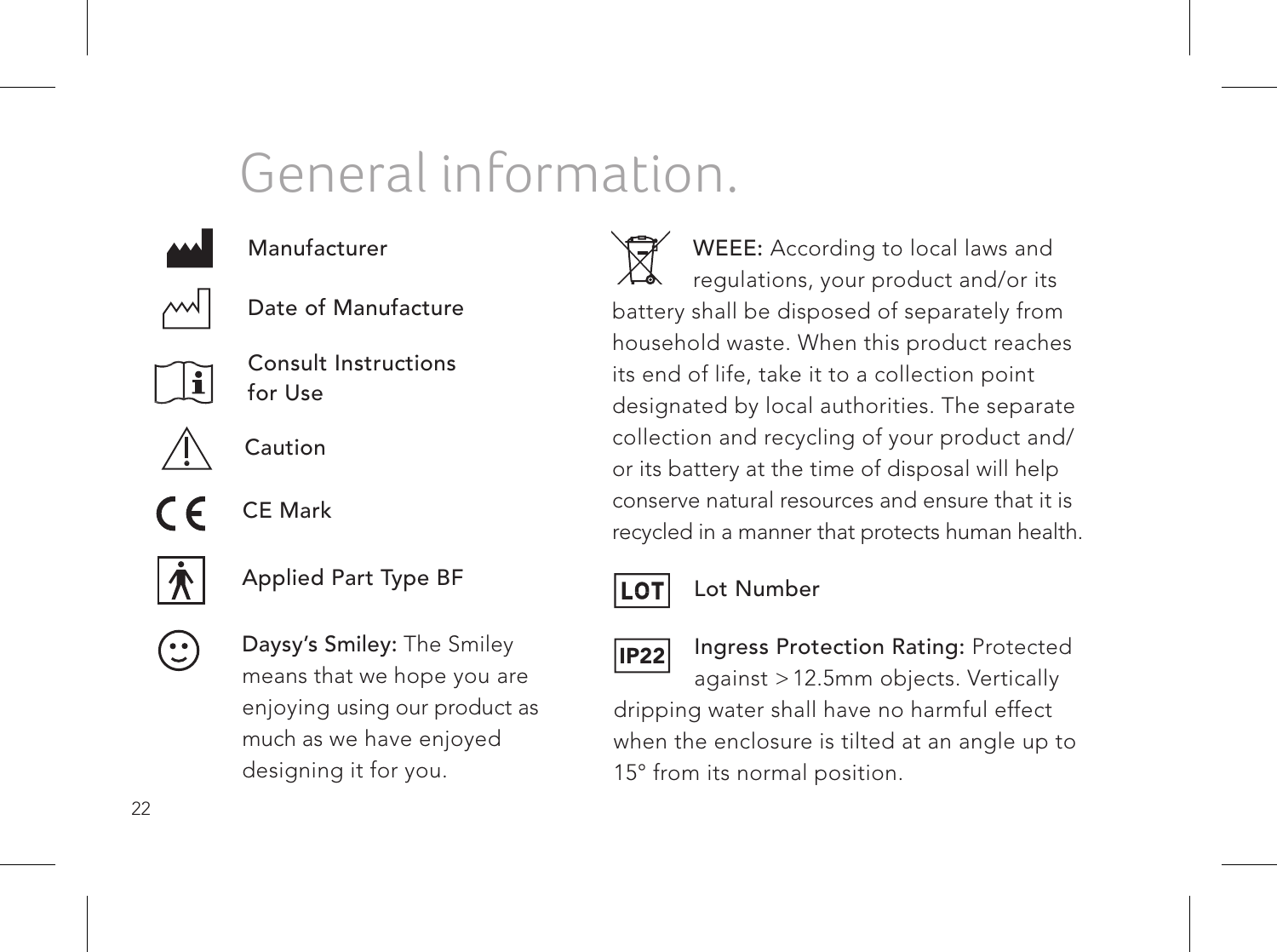### Storage and operating conditions.

70°C -25°C

Temperature limitation: Indicates the device can be safely stored at temperatures between -25°C and 70°C.

93% 0%

Humidity limitation: marcates the device up to 93%. Indicates the device at relative humidities

40°C 5°C 700hPa

Temperature limitation: Indicates the device can be safely used at temperatures between 5°C and 40°C.

93% 15%

Humidity limitation: Indicates the device can be safely used at relative humidities between 15% and 93%.



Pressure limitation:

Indicates the device can be safely used at pressures between 700 hPa and 1060 hPa.



pressures between 700 hPa and 1060 hPa. Pressure limitation: Indicates the device can be safely stored at

23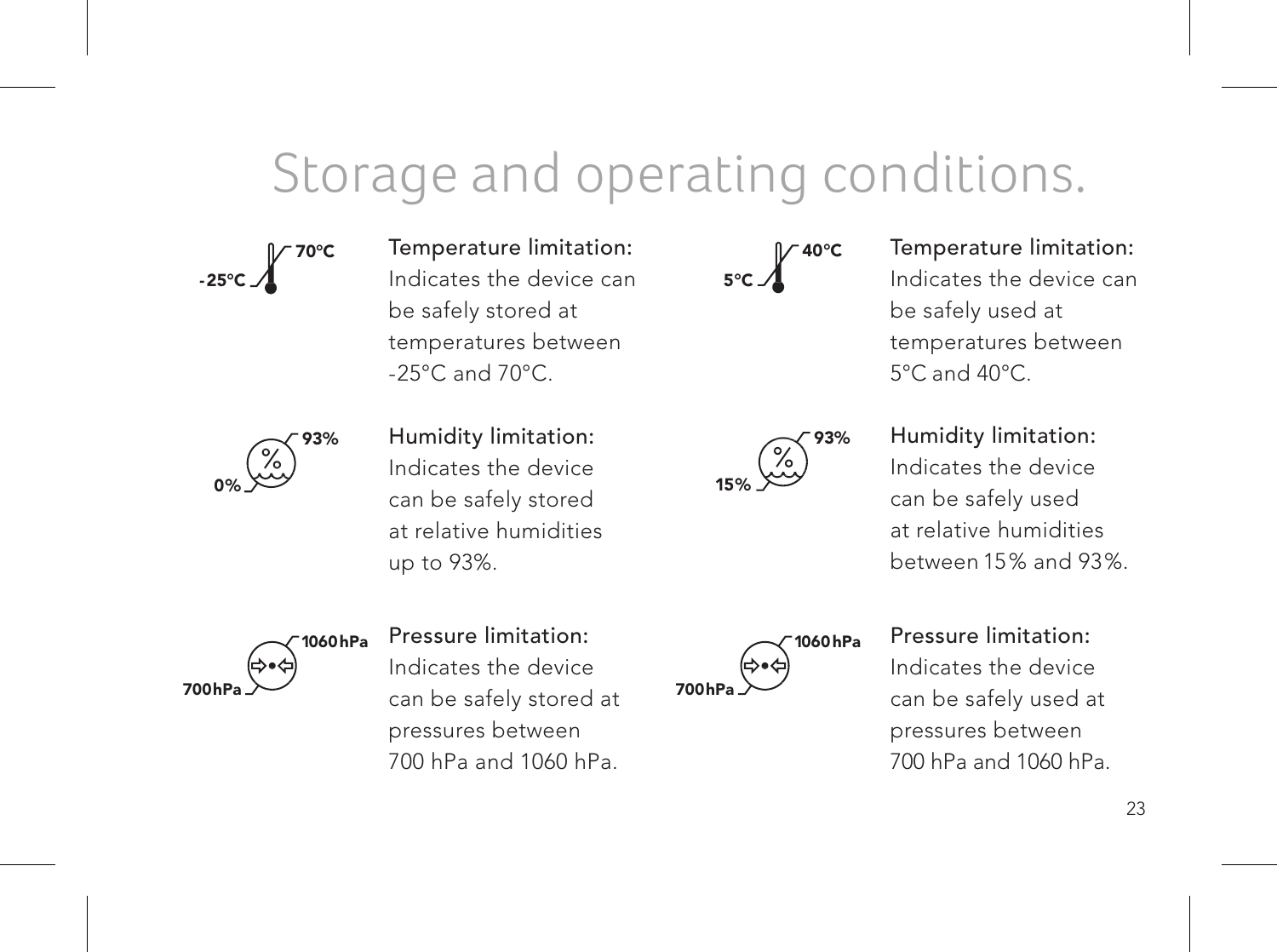### Warranty information.

Daysy consists of modern materials and high quality components that have been developed and processed with high quality standards. Each device has been controlled and tested.

- 1. We therefore guarantee that Daysy stays free from defects of materials or manufacturing for a period of 2 years.
- 2. This warranty extends only to the original purchaser of a NEW Fertility Monitor and not to any subsequent acquirer. The warranty starts on the date of purchase of Daysy by the original consumer.\*
- 3. During the warranty, we guarantee repairs, exchange or refund of products with defaults according to our determination of the best option. We are not

\*Please note that our manufacturer's warranty applies only to units purchased from authorized Valley Electronics dealers.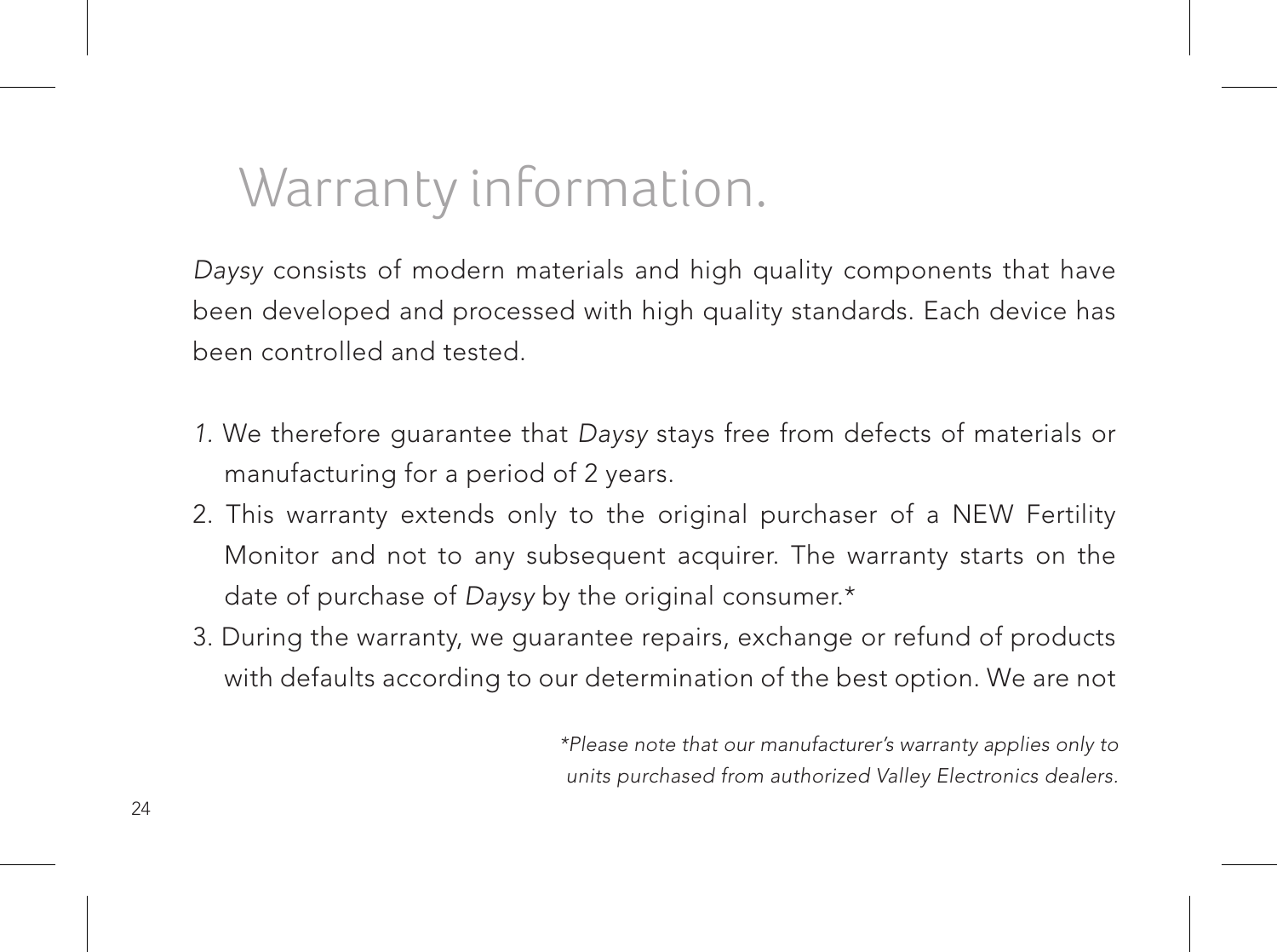liable for other claims like external force or follow up damage. We are not liable for claims resulting from improper usage, cleaning, handling or storage.

- 4. Warranty is voided by improper use or opening the device.
- 5. Warranty claims are only valid if the user indicates the defect immediately in writing within 2 weeks after such defect is discovered. Usage must be discontinued after the realization of the defect. Return the product, all accessories, and a copy of the original invoice via insured delivery to the authorized distributor from whom you purchased.

Valley Electronics AG